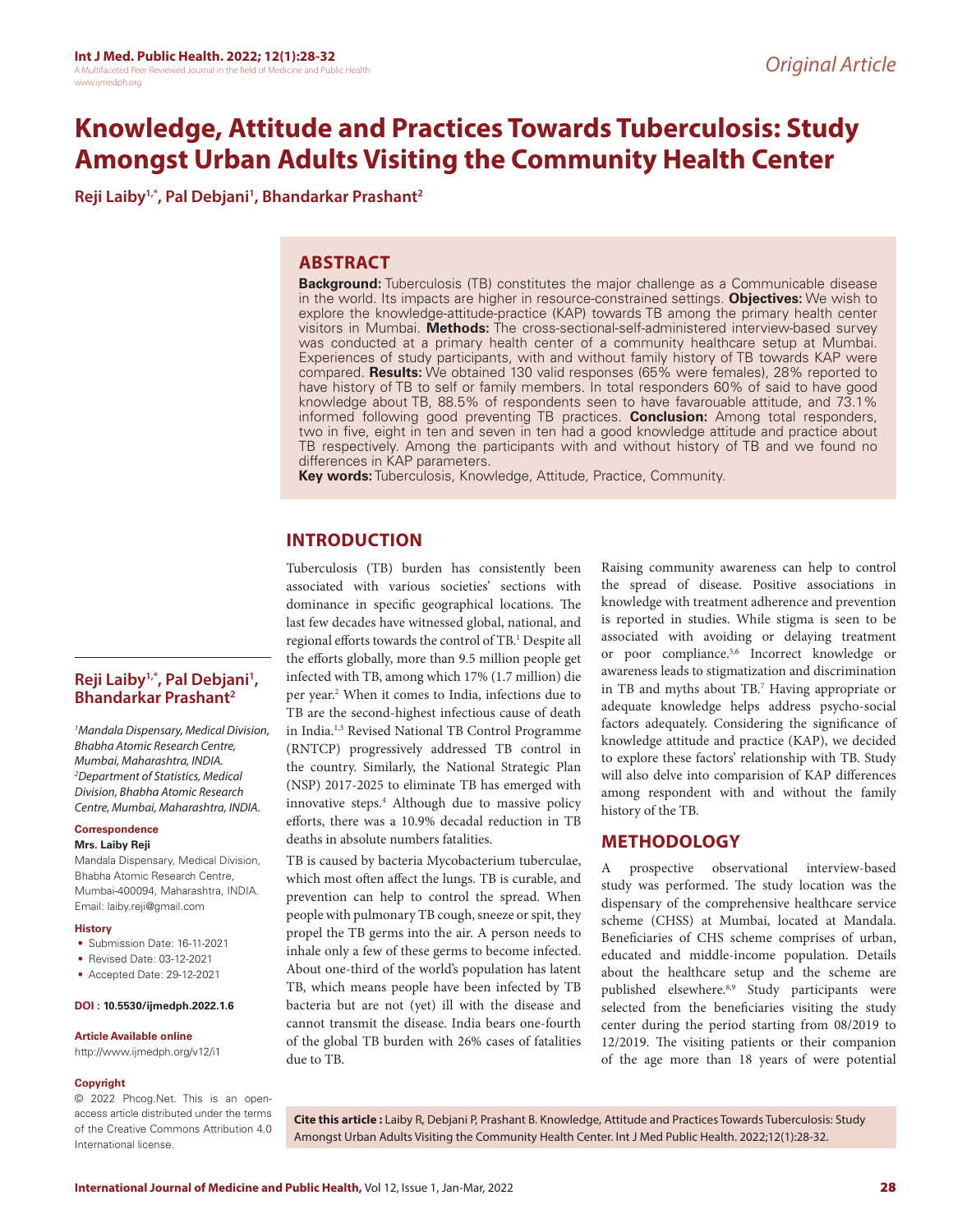eligible for this study. Those who were unable to read and respond to the questionnaire were excluded from the study. Persons who expressed their willingness to participate in the survey were briefed about the research and the details. Those who agreed to participate in the study were requested for signed consent form and to respond the self-administered questionnaire. Considering baseline population of 11500 individuals mapped to the study dispensary and considering precision of 8%, we calculated sample size of 130 individuals for this study.

The questionnaire was designed based on various approaches about KAP-related aspects. We obtained content and face validity based on the pilot of five responses. The self-explanatory, non-intentional nature of questions was considered in the questionnaire after the piloting. Fifteen question of background characteristics, followed by eight about knowledge, ten about attitude and six questions about practices were considered for this study. All the responses received were anonymously considered for the purpose of the inference.

The score of each correct response was calculated for knowledge and practice. For attitude, five Likert-scale-based questions excluded from the score while the remaining five were considered for the score calculation. Total correct responses were grouped across those participants who had a family history of TB or those who have ever been diagnosed with the TB. Overall, KAP characteristics were compared across socio-economic parameters of the study responders.

All the data were analyzed using Microsoft Office Excel 2019 for Windows and Statistical Package for Social Sciences (SPSS version 25) for Windows. Responders' data were analyzed for socio-demographic parameters across variables under consideration. Total responders were compared between those individuals whoever had a history of TB in their family as well as those who ever was diagnosed with the disease. The score of correct and non-correct responses were given for the KAP domain for each socio-demographic parameter. Cross-tabulation data with row percentages were shown for analysis. Chi-square test of significance and non-parametric test applied. *P*-value below 0.05 was considered to be statistically significant.

# **RESULTS**

Overall, 130 participants with valid records were considered for the study. Out of the total respondents, 65% were females, and 35% were males. The majority of participants (43%) are from the 31-40 years age group. 80% of the study population were living in a nuclear family group. (Table 1) There were 13% of respondents reported to be diagnosed with TB in the past. While 21% reported to have family member ever diagnosed with TB. Among respondernt demogrphic characteristics and their (or family member) history of TB diagnosed no statistically significant difference was found except family types (*p* >0.05). In nuclear family 32.4 reported to have family history of TB same was 8% in joint family repsonders (*p* value 0.014). Three in five respoders reported to have good and adequate knowledge about the TB. Nine in ten responder seem to have positive or favourable attitude towards the practices to avoid TB occurance or spread. Three in four reported to have agreed for the good practices.

History of TB to the responder or in the family seems to have no effect in TB related KAP responses of an individual. No statistically significant difference was noticed in TB related responses (*p* value >0.05).

## Knowledge about TB.

From overall respondents, 60% of participants had good knowledge about TB (knowledge score value is more significant than mean knowledge score value). 58.46% of participants reported that TB occurs due to bacteria. 14.62% reported that it occurs genetically. Only 33.08% of participants mentioned that they know about the BCG vaccine for TB. 53.85% of participants were fully aware of TB symptoms. Only 6.92% of respondents know about all the modes of the transmission of TB. The majority of respondents (83.08%) think that TB is curable and the treatment for the same is free of cost (80%).

## Attitude towards TB

Overall, favorable attitude present in the community towards TB (88.05%). The majority of respondents (86.15%) are willing to share their information about TB with others. Also, people favor undergoing family screening to detect Tuberculosis if any family member is diagnosed with TB (85.38%). The majority of participants (88.46%) also believe that wearing a mask in pulmonary TB is a preventable measure to stop the spreading of TB. Only 27.69% of respondents believe that interaction with TB Patients Contributes to possible stigma.

### Prevention practice for TB

Most of the respondents have done immunization for their child with BCG (82.31%). Almost all (98.46%) the participants maintain the proper hygiene at home. Only one-seventh of participants attended a health education program for prevention and management of TB. Seven in eight participants have an adequately ventilated house. 76.92% of participants mentioned that nutrition plays an essential role in tuberculosis management. (Table 2).

## **DISCUSSION**

The present study revealed a varied knowledge base (33% - 83%) about Tuberculosis (TB) among the study participants. This tells awareness of TB as an infectious disease among study participants. Literature mentions that the significance of accurate knowledge can influence practices towards the prevention of infectious disease.<sup>10</sup> The finding of mean knowledge level among participants in the current study (60%) is better than the study done in Ethiopia (52%)<sup>2</sup> and slightly lower than Iranian (62%) and Myanmar (72%) responders from another study.<sup>11,12</sup> Knowledge about the infectious disease's causal factor is more important as it eventually leads towards preventive practices.

We found that the study participant had a positive attitude (88.1%) toward dealing with TB aspects and was aware of TB as a disease with severe consequences. Among responders, 80% of participants were aware of free TB treatment at Government facilities, and however, for diagnosed patients, sympathy was expressed by 68% of the responders. Having diagnosed TB as an uncomfortable feeling reported in the literature from various studies.<sup>2,13,14</sup> Despite positive attitudinal values, 23% of our responders have expressed the possibility of stigma while dealing with patients, which may vary in other studies reported from India.<sup>5,7</sup>

BCG vaccination to children at home were confirmed by 82% of the responders. Simultaneously, almost all had hygiene maintained (99.7%) at their place with (87.3%) adequately ventilated house. Since many of the responders were not related to healthcare services, they encountered a health education program of 13.8%. For practice-related aspects, we found that being urban educated and economically stable healthy practices were in place; however, associated stigma with known TB patients was expressed by one in four individuals. An effort to de-stigmatization may be needed, and other studies from the Indian context mention it. Related things are mentioned in national guidelines with TB-related reports.<sup>4,5,15,16</sup> Health stigma-related aspects need to be evaluated specifically; however, such aspects are beyond this study's scope. We also acknowledge that the study population doesn't involve all Indian populations, and generalizations of findings may need to be considered in a specified context. This study, however, concludes that participants had overall good knowledge (60%) about Tuberculosis, its causation, prevention, and related factors. In comparison, participants report positive attitudes and related practices.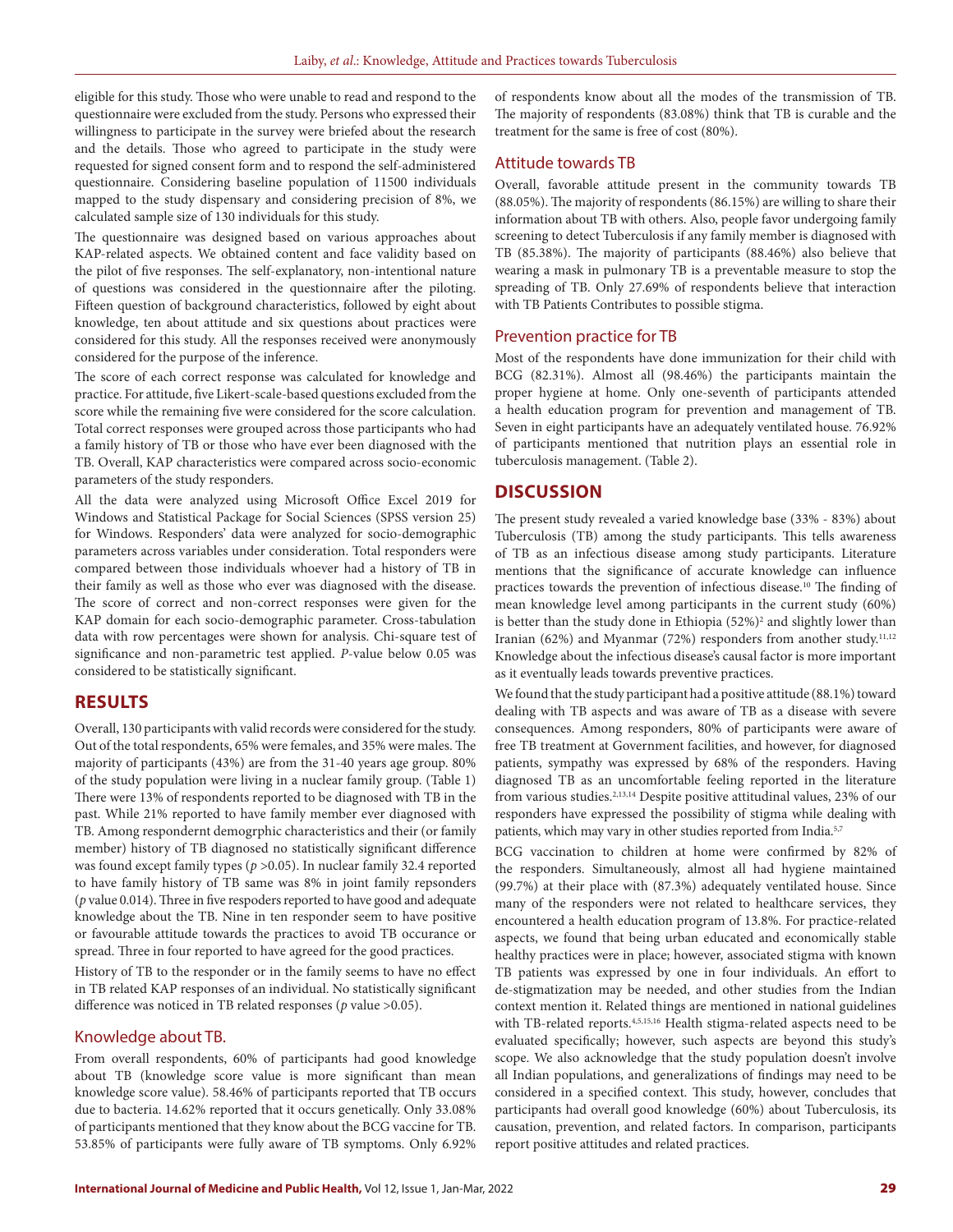| <b>Narration</b>           | TB History (Family or Self) |             |            | Knowledge (r%) |                             | Attitude (Favourable) (r%) |              | Practices (r%) |              |  |  |  |  |  |
|----------------------------|-----------------------------|-------------|------------|----------------|-----------------------------|----------------------------|--------------|----------------|--------------|--|--|--|--|--|
|                            | Yes $(r\%)$                 | $No (r\%)$  | Total (c%) | Good           | Poor                        | <b>Yes</b>                 | <b>No</b>    | Good           | Poor         |  |  |  |  |  |
| Overall                    | 36 (27.69%)                 | 94 (72.31%) | 130        | 78 (60%)       | 52 (40%)                    | 115(88.5%)                 | 15(11.5%)    | 95 (73.1%)     | 35 (26.9%)   |  |  |  |  |  |
| <b>Age Group</b>           |                             |             |            |                |                             |                            |              |                |              |  |  |  |  |  |
| $18 - 30$                  | 7(35)                       | 13(65)      | 20(15.4)   | 13 (65%)       | 7(35%)                      | 17 (85%)                   | 3(15%)       | 13 (65%)       | 7(35%)       |  |  |  |  |  |
| $31 - 40$                  | 12(21.4)                    | 44 (78.6)   | 56(43.1)   | 32 (57.1%)     | 24 (42.9%)                  | 53 (94.6%)                 | $3(5.4\%)$   | 46 (82.1%)     | 10(17.9%)    |  |  |  |  |  |
| $41 - 50$                  | 11(31.4)                    | 24(68.6)    | 35(26.9)   | 21 (60%)       | 14 (40%)                    | 29 (82.9%)                 | 6(17.1%)     | 23 (65.7%)     | 12 (34.3%)   |  |  |  |  |  |
| $51-60$                    | 6(31.6)                     | 13(68.4)    | 19(14.6)   | $12(63.2\%)$   | 7(36.8%)                    | 16(84.2%)                  | 3(15.8%)     | 13 (68.4%)     | 6(31.6%)     |  |  |  |  |  |
|                            |                             |             |            |                | Gender                      |                            |              |                |              |  |  |  |  |  |
| Female                     | 16(35.6)                    | 29(64.4)    | 45 (34.6)  | 48 (56.5%)     | 37 (43.5%)                  | 72 (84.7%)                 | 13 (15.3%)   | 62 (72.9%)     | $23(27.1\%)$ |  |  |  |  |  |
| Male                       | 20(23.5)                    | 65(76.5)    | 85(65.4)   | 30 (66.7%)     | 15 (33.3%)                  | 43 (95.6%)                 | $2(4.4\%)$   | 33 (73.3%)     | 12(26.7%)    |  |  |  |  |  |
| <b>Marital Status</b>      |                             |             |            |                |                             |                            |              |                |              |  |  |  |  |  |
| Married                    | 6(35.3)                     | 11(64.7)    | 17(13.1)   | 66 (58.4%)     | 47(41.6%)                   | 101 (89.4%)                | 12 (10.6%)   | 83 (73.5%)     | 30 (26.5%)   |  |  |  |  |  |
| Single                     | 30(26.8)                    | 82(73.2)    | 112(86.2)  | 12 (70.6%)     | 5(29.4%)                    | 14 (82.4%)                 | 3(17.6%)     | $12(70.6\%)$   | 5(29.4%)     |  |  |  |  |  |
|                            |                             |             |            |                | <b>Education</b>            |                            |              |                |              |  |  |  |  |  |
| $\mathbf{P}\mathbf{G}$     | 6(50)                       | 6(50)       | 12(9.2)    | 23 (74.2%)     | $8(25.8\%)$                 | 30 (96.8%)                 | $1(3.2\%)$   | 24 (77.4%)     | 7(22.6%)     |  |  |  |  |  |
| Graduation                 | 11(31.4)                    | 24(68.6)    | 35(26.9)   | 34 (65.4%)     | 18 (34.6%)                  | 46 (88.5%)                 | 6(11.5%)     | 43 (82.7%)     | 9(17.3%)     |  |  |  |  |  |
| Secondary                  | 14(26.9)                    | 38(73.1)    | 52 $(40)$  | 17 (48.6%)     | $18(51.4\%)$                | 30 (85.7%)                 | 5(14.3%)     | 22 (62.9%)     | 13 (37.1%)   |  |  |  |  |  |
| Primary                    | 5(16.1)                     | 26(83.9)    | 31(23.8)   | $4(33.3\%)$    | 8(66.7%)                    | 9(75%)                     | 3(25%)       | $6(50\%)$      | $6(50\%)$    |  |  |  |  |  |
|                            |                             |             |            |                | <b>Family Type</b>          |                            |              |                |              |  |  |  |  |  |
| Nuclear                    | 34 (32.4)                   | 71 (67.6)   | 105(80.8)  | 63 (60%)       | 42 (40%)                    | 93 (88.6%)                 | $12(11.4\%)$ | 77 (73.3%)     | 28 (26.7%)   |  |  |  |  |  |
| Joint/<br>Extnded          | 2(8)                        | 23(92)      | 25(19.2)   | 15 (60%)       | 10(40%)                     | 22 (88%)                   | 3(12%)       | 18 (72%)       | 7(28%)       |  |  |  |  |  |
|                            |                             |             |            |                | <b>Family Income</b>        |                            |              |                |              |  |  |  |  |  |
| <1Lakh                     | 0(0)                        | 5(100)      | 5(3.8)     | 2(40%)         | $3(60\%)$                   | $5(100\%)$                 | $0(0\%)$     | $5(100\%)$     | $0(0\%)$     |  |  |  |  |  |
| $1-5$ Lakh                 | 19(38.8)                    | 30(61.2)    | 49 (37.7)  | 22 (44.9%)     | $27(55.1\%)$                | 41 (83.7%)                 | 8 (16.3%)    | 28 (57.1%)     | 21 (42.9%)   |  |  |  |  |  |
| 5-10 Lakh                  | 11(28.2)                    | 28(71.8)    | 39(30)     | 23 (59%)       | 16(41%)                     | 35 (89.7%)                 | $4(10.3\%)$  | 28 (71.8%)     | 11(28.2%)    |  |  |  |  |  |
| $>10$ Lakh                 | 6(16.2)                     | 31(83.8)    | 37(28.5)   | 31 (83.8%)     | $6(16.2\%)$                 | 34 (91.9%)                 | $3(8.1\%)$   | 34 (91.9%)     | $3(8.1\%)$   |  |  |  |  |  |
|                            |                             |             |            |                | <b>Residential duration</b> |                            |              |                |              |  |  |  |  |  |
| <2 Years                   | 1(25)                       | 3(75)       | 4(3.1)     | $2(50\%)$      | 2(50%)                      | $4(100\%)$                 | $0(0\%)$     | $4(100\%)$     | $0(0\%)$     |  |  |  |  |  |
| 2-5 Year                   | 6(42.9)                     | 8(57.1)     | 14(10.8)   | 11 (78.6%)     | 3(21.4%)                    | 13 (92.9%)                 | $1(7.1\%)$   | 11(78.6%)      | 3(21.4%)     |  |  |  |  |  |
| 5-10 Year                  | 6(26.1)                     | 17(73.9)    | 23(17.7)   | 13 (56.5%)     | 10(43.5%)                   | 21 (91.3%)                 | 2(8.7%)      | 18 (78.3%)     | 5(21.7%)     |  |  |  |  |  |
| $>10$ Years                | 23(25.8)                    | 66 (74.2)   | 89 (68.5)  | 52 (58.4%)     | 37 (41.6%)                  | 77 (86.5%)                 | 12 (13.5%)   | 62 (69.7%)     | 27 (30.3%)   |  |  |  |  |  |
|                            |                             |             |            |                | <b>Personal Habits</b>      |                            |              |                |              |  |  |  |  |  |
| Yes                        | 29(25.4)                    | 85 (74.6)   | 114 (87.7) | 9(56.3%)       | $7(43.8\%)$                 | 15 (93.8%)                 | $1(6.3\%)$   | 10 (62.5%)     | 6(37.5%)     |  |  |  |  |  |
| $\rm No$                   | 7(43.8)                     | 9(56.2)     | 16(12.3)   | 69 (60.5%)     | 45 (39.5%)                  | 100 (87.7%)                | 14 (12.3%)   | 85 (74.6%)     | 29 (25.4%)   |  |  |  |  |  |
| <b>Co-Morbid Condition</b> |                             |             |            |                |                             |                            |              |                |              |  |  |  |  |  |
| Yes                        | 27(27)                      | 73 (73)     | 100(76.9)  | 18 (60%)       | 12 (40%)                    | 26 (86.7%)                 | $4(13.3\%)$  | 19 (63.3%)     | 11 (36.7%)   |  |  |  |  |  |
| $\rm No$                   | 9(30)                       | 21(70)      | 30(23.1)   | 60 (60%)       | 40 (40%)                    | 89 (89%)                   | $11(11\%)$   | 76 (76%)       | 24 (24%)     |  |  |  |  |  |
| <b>Family History</b>      |                             |             |            |                |                             |                            |              |                |              |  |  |  |  |  |
| Yes                        |                             |             |            | 21 (75%)       | 7(25%)                      | 25 (89.3%)                 | 3(10.7%)     | 21 (75%)       | 7(25%)       |  |  |  |  |  |
| $\rm No$                   |                             |             |            | 57 (55.9%)     | 45 (44.1%)                  | 90 (88.2%)                 | 12 (11.8%)   | 74 (72.5%)     | 28 (27.5%)   |  |  |  |  |  |
| Diagnosed with TB          |                             |             |            |                |                             |                            |              |                |              |  |  |  |  |  |
| Yes                        |                             |             |            | 10 (58.8%)     | 7(41.2%)                    | 13 (76.5%)                 | 4(23.5%)     | 15 (88.2%)     | 2(11.8%)     |  |  |  |  |  |
| $\rm No$                   |                             |             |            | 68 (60.2%)     | 45 (39.8%)                  | 102 (90.3%)                | 11 (9.7%)    | 80 (70.8%)     | 33 (29.2%)   |  |  |  |  |  |

## **Table 1: Socio-economic Distribution of participants characteristics and Knowledge, Attitude and Practices towards TB.**

Note: R%: Row percetages across subgroups, C%: Column percentage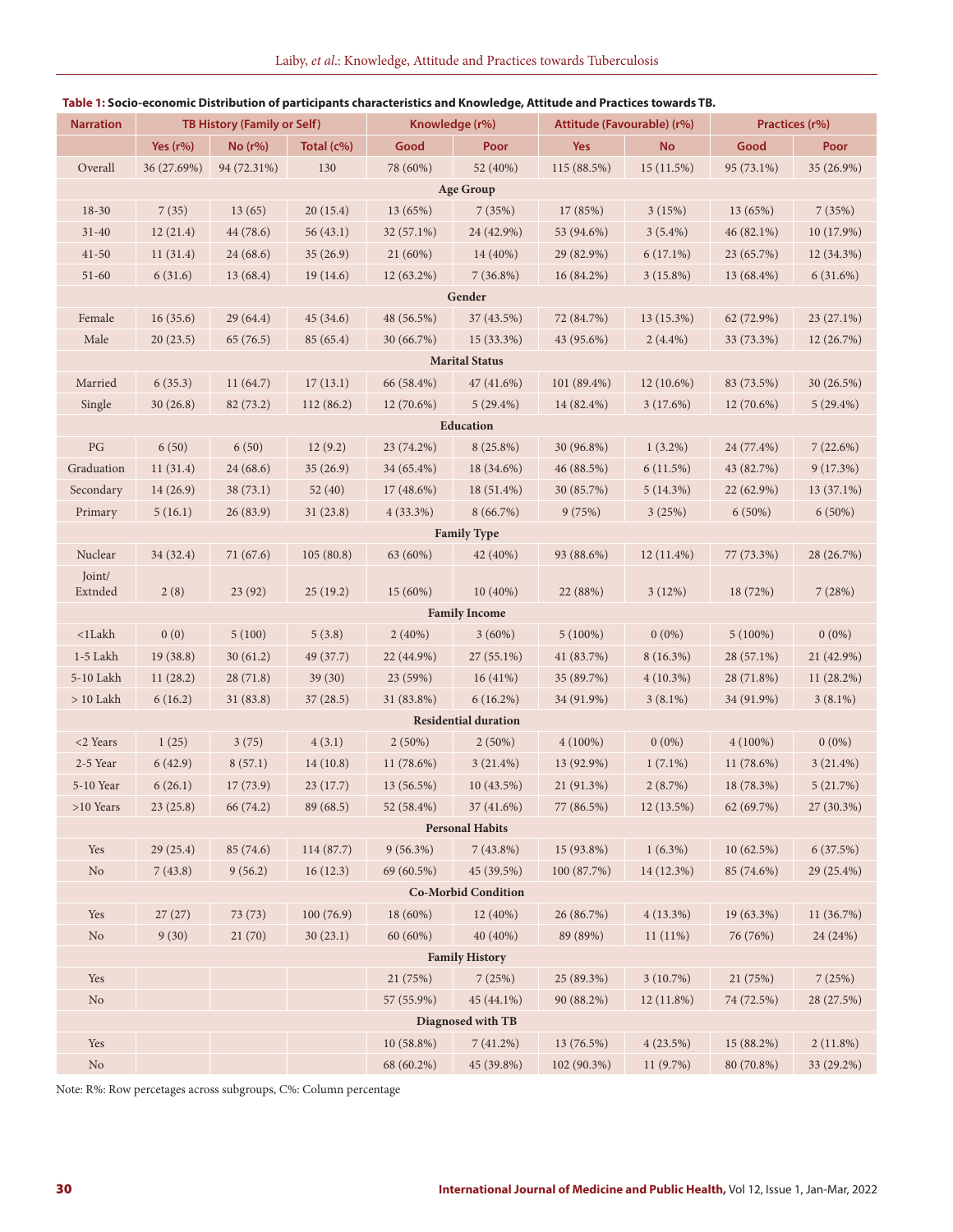#### **Table 2: Questionnaire and respondents with correct responses.**

|                                                                                                               |                                 | <b>Family History of TB</b><br>(row %) |                                 | <b>No Family history of TB</b><br>(row %) |                                 | <b>Total</b><br>(col %)            | <i>p</i> -value |  |  |  |  |  |  |  |
|---------------------------------------------------------------------------------------------------------------|---------------------------------|----------------------------------------|---------------------------------|-------------------------------------------|---------------------------------|------------------------------------|-----------------|--|--|--|--|--|--|--|
| <b>Ouestion</b>                                                                                               | <b>Correct</b><br><b>Answer</b> | <b>Correct</b><br><b>Response</b>      | <b>Wrong</b><br><b>Response</b> | <b>Correct</b><br><b>Response</b>         | <b>Wrong</b><br><b>Response</b> | <b>Correct</b><br><b>Responses</b> |                 |  |  |  |  |  |  |  |
| <b>Knowledge towards TB</b>                                                                                   |                                 |                                        |                                 |                                           |                                 |                                    |                 |  |  |  |  |  |  |  |
| How does TB occur?                                                                                            | Bacteria                        | 23 (64%)                               | 13 (36%)                        | 53 (56%)                                  | 41 (44%)                        | 76(58)                             | 0.437           |  |  |  |  |  |  |  |
| Is there any vaccine for TB prevention                                                                        | <b>BCG</b> Vaccine              | 11(31%)                                | 25 (69%)                        | 32 (34%)                                  | 62(66%)                         | 43(33)                             | 0.705           |  |  |  |  |  |  |  |
| Does TB transmit from person to person?                                                                       | Yes                             | 27 (75%)                               | 9(25%)                          | 68 (72%)                                  | 26(28%)                         | 95(73)                             | 0.76            |  |  |  |  |  |  |  |
| <b>IS TB Curable</b>                                                                                          | Yes                             | 32 (89%)                               | $4(11\%)$                       | 76 (81%)                                  | 18 (19%)                        | 108(83)                            | 0.274           |  |  |  |  |  |  |  |
| Can TB be prevented?                                                                                          | Yes                             | 32 (89%)                               | $4(11\%)$                       | 71 (76%)                                  | 23 (24%)                        | 103(79)                            | 0.093           |  |  |  |  |  |  |  |
| What are the symptoms of TB?                                                                                  | All                             | 25 (69%)                               | 11(31%)                         | 45 (48%)                                  | 49 (52%)                        | 70(54)                             | 0.027           |  |  |  |  |  |  |  |
| How does TB transmit?                                                                                         | Cough/<br><b>Breath</b>         | $4(11\%)$                              | 32 (89%)                        | 5(5%)                                     | 89 (95%)                        | 9(7)                               | 0.244           |  |  |  |  |  |  |  |
| What are the preventive measures of TB?                                                                       | All Of These                    | 14 (39%)                               | 22(61%)                         | 29 (31%)                                  | 65 (69%)                        | 43(33)                             | 0.383           |  |  |  |  |  |  |  |
|                                                                                                               |                                 | <b>Attitude towards TB</b>             |                                 |                                           |                                 |                                    |                 |  |  |  |  |  |  |  |
| TB treatment is free of cost at public health facilities?                                                     | Yes                             | 30 (83%)                               | 6(17%)                          | 74 (79%)                                  | 20(21%)                         | 104(80)                            | 0.557           |  |  |  |  |  |  |  |
| Feeling towards Tuberculosis affected individual/family                                                       | Yes                             | 24 (67%)                               | 12 (33%)                        | 65 (69%)                                  | 29 (31%)                        | 89(68)                             | 0.785           |  |  |  |  |  |  |  |
| Willingness to share your information on Tuberculosis<br>with others                                          | Yes                             | 33 (92%)                               | 3(8%)                           | 79 (84%)                                  | 15(16%)                         | 112(86)                            | 0.26            |  |  |  |  |  |  |  |
| Undergoing family screening can be helpful for early<br>detection of Tuberculosis, if anyone diag0sed with TB | Yes                             | 31 (86%)                               | 5(14%)                          | 80 (85%)                                  | 14 (15%)                        | 111(85)                            | 0.885           |  |  |  |  |  |  |  |
| Wearing a face mask is important in pulmonary<br>Tuberculosis.                                                | Yes                             | 29 (81%)                               | 7(19%)                          | 86 (91%)                                  | 8 (9%)                          | 115(88)                            | 0.081           |  |  |  |  |  |  |  |
| Interaction with TB Patients Contributes possible stigma                                                      | Yes                             | 6(18%)                                 | 28 (82%)                        | 24 (28%)                                  | 63 (72%)                        | 30(23)                             | 0.255           |  |  |  |  |  |  |  |
| Practice towards prevention of TB                                                                             |                                 |                                        |                                 |                                           |                                 |                                    |                 |  |  |  |  |  |  |  |
| Have you immunized your child with BCG                                                                        | Yes                             | 29 (81%)                               | 7(19%)                          | 78 (83%)                                  | 16 (17%)                        | 107(82)                            | 0.746           |  |  |  |  |  |  |  |
| Proper hygiene is maintained at home                                                                          | Necessary                       | 36 (100%)                              | $0(0\%)$                        | 94 (100%)                                 | $0(0\%)$                        | 130(100)                           | $\mathbf{0}$    |  |  |  |  |  |  |  |
| Is Nutritional diet plays an important role in<br>Tuberculosis management                                     | Yes                             | 31 (86%)                               | 5(14%)                          | 69 (73%)                                  | 25(27%)                         | 100(77)                            | 0.124           |  |  |  |  |  |  |  |
| Do you have an adequately ventilated house?                                                                   | Yes                             | 32 (89%)                               | $4(11\%)$                       | 82 (87%)                                  | 12 (13%)                        | 114(88)                            | 0.797           |  |  |  |  |  |  |  |
| Do you maintain proper isolation if your sputum test is<br>positive                                           | Yes                             | 21 (58%)                               | 15(42%)                         | 62 (66%)                                  | 32 (34%)                        | 83(64)                             | 0.418           |  |  |  |  |  |  |  |
| Have you attended any health education for prevention<br>and management of TB                                 | Attended                        | $4(11\%)$                              | 32 (89%)                        | 14 (15%)                                  | 80 (85%)                        | 18(14)                             | 0.576           |  |  |  |  |  |  |  |

# **CONCLUSION**

Our findings highlight the scope towards the improvement in the awareness about the disease TB. A positive attitude plays a pivotal role and needs evaluation and consideration masses to lead to good practices in the management of TB patients in the community. Such research emerged as an evaluation step towards the Revised National TB Control Programme (RNTCP) of the national government. Larger evaluation across the rural and urban populations is warranted.

## **REFERENCES**

- 1. MoHFW, Central TB Division [internet] [cited Mar 25 2021]. Available from: https://tbcindia.gov.in/.
- 2. Kasa AS, Minibel A, Bantie GM. Knowledge, attitude and preventive practice towards tuberculosis among clients visiting public health facilities. BMC Res Notes. 2019;12(1):276. doi: 10.1186/s13104-019-4292-2, PMID 31092282.
- 3. GBD 2019 Diseases and Injuries Collaborators. Global burden of 369 diseases and injuries in 204 countries and territories, 1990-2019: A systematic analysis

for the Global Burden of Disease Study 2019. Lancet. 2020;396(10258):1204-22. doi: 10.1016/S0140-6736(20)30925-9, PMID 33069326.

- 4. Central TB Division. India TB report. Vol. 2018; 2018–. National report [internet]. Available from: https://tbcindia.gov.in/showfile.php?lid=3314 [cited 6/12/2021].
- 5. G AG, Gopalakrishnan S, Umadevi R. Knowledge, attitude and practices regarding pulmonary tuberculosis in a rural area of Tamil nadu, India: A cross sectional study. 2018;5(9):4055-64.
- 6. Somma D, Thomas BE, Karim F, Kemp J, Arias N, Auer C, *et al*. Gender and socio-cultural determinants of TB-related stigma in Bangladesh, India, Malawi and Colombia. Int J Tuberc Lung Dis. 2008;12(7):856-66. PMID 18544216.
- 7. Sagili KD, Satyanarayana S, Chadha SS. Associated with stigmatising and discriminating attitudes of general population towards tuberculosis patients? Findings from a Community based Survey in 30 Districts of India. 2016;31:1-11.
- 8. Nadkarni S, Patil P, Roy N, Gerdin M, Bhandarkar P. Eight year longitudinal study of cataract surgeries in an urban Indian population. Int J Community Med Public Health. 2019;6(6, Jun):2019DO - 1018203/2394-6040.ijcmph20192314 [Internet], doi: 10.18203/2394-6040.ijcmph20192314.
- 9. Bhandarkar P, Gadgil A, Patil P, Mohan M, Roy N. Estimation of the national surgical needs in India by enumerating the surgical procedures in an urban community under universal health coverage. World J Surg. 2021;45(1):33-40. doi: 10.1007/s00268-020-05794-7, PMID 32974741.